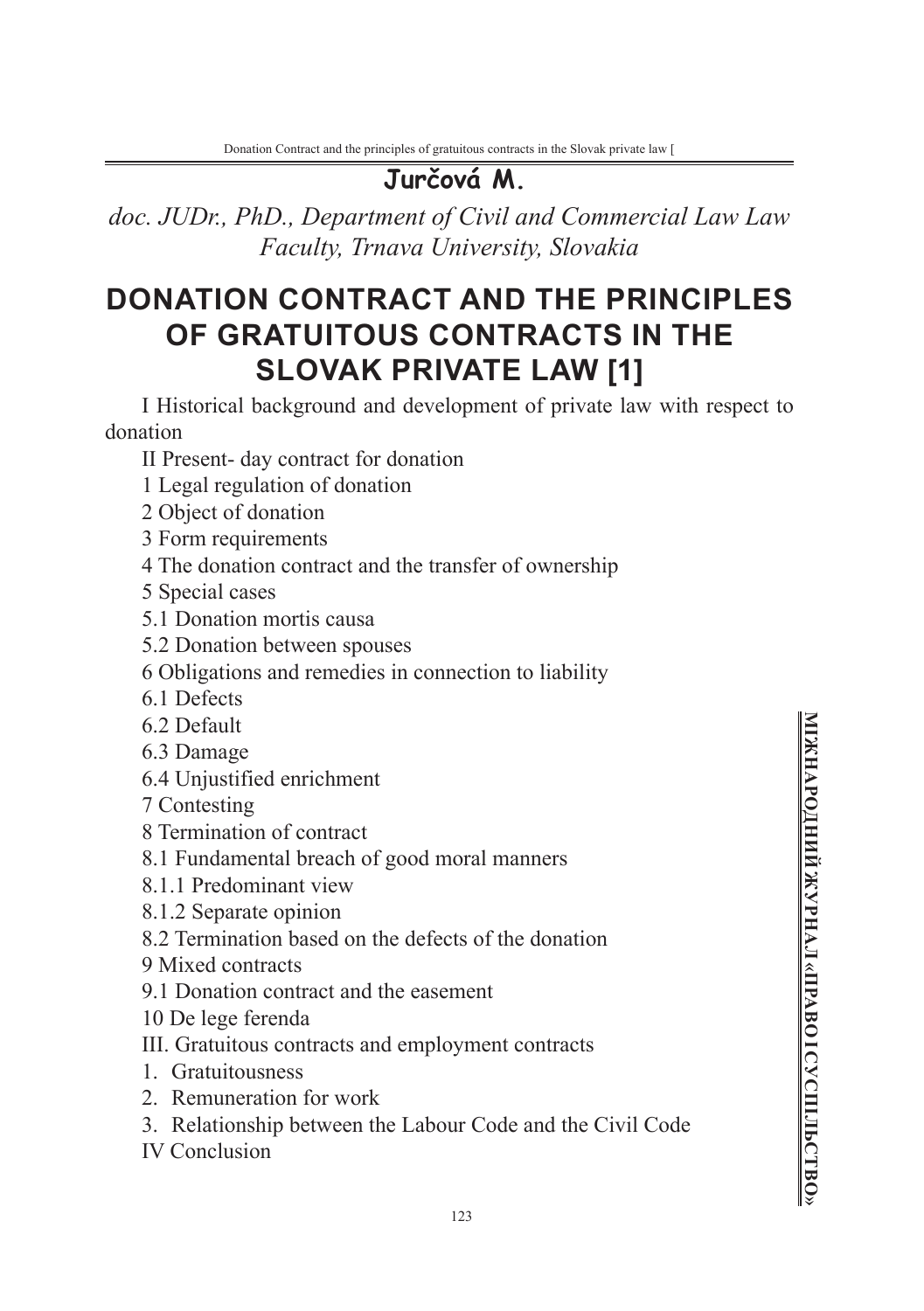# **I. Historical background and development of private law with respect to donation**

Historical development of the Slovak private law has been determined by the development of the Slovak nation and statehood. Original Slovak people whose tribes had moved to the area of present-day Slovakia, have already belonged to the family of Slavic legal culture. At the time of 5th -6th century AD the fundamentals of the Slovak private law had been modest but fully comparable to that of the other tribes in the area of Carpathian Mountains and the Danube--maybe Slovak tribes had been on a slightly higher stage of development [2]. Great Moravia was a Slavic empire existing in Central Europe between 833 and the early 10th century. At the times of this first Slovak state formation the key role in the private law belonged to the common law. Weakened by internal struggle and frequent wars, Great Moravia was ultimately overrun by Hungarian invaders in the early 10th century. For almost a thousand years Slovakia had become the part of the Ugrian Kingdom and the original Slavic common law was influenced by the German, Canonical and Roman law. From the 12th to 16th century Roman private law had the greatest impact on Slovak private law in spite of the fact that its general adoption had not been accomplished. After the creation of the Austro- Hungarian Empire under the rule of Habsburgs in 1526, private law in Hungary came under the influence of Austrian law. We can assume that the common law had been the main source of private law in Slovakia from ancient times to 1950. The end of World War I brought about the dissolution of the Austro-Hungarian monarchy. Slovakia became part of the Czechoslovak Republic. Newly founded state had preserved the continuity of private law at the substantial measure in the process of creating law system. The Act No 11/1918 Coll. had adopted foregoing civil law effective in Czech countries and in Slovakia; i.e. General Austrian Civil Code /ABGB/ had remained effective and applicable in Bohemia and Moravia (Czech lands) as well as Hungarian common law in Slovakia. This legal duality had been preserved up until 1950 [3].

The donation contract had been part of the Hungarian common law. Later, the draft of the Act on General Private Law (Civil Code) was prepared in the interwar Czechoslovak republic in 1938, which was not enacted due to rapid war events. The content and the standard of this draft had been fully conformed to the present- day regulation in the advanced countries [4]. On the other hand, this draft had been more acceptable for Czech part of Czechoslovakia. Philosophy of private law unification resulting in above mentioned draft had been based on a slight redaction( revision ) of ABGBs ´ provisions approach [5]. The objections of Slovak lawyers, aimed at the preservation of the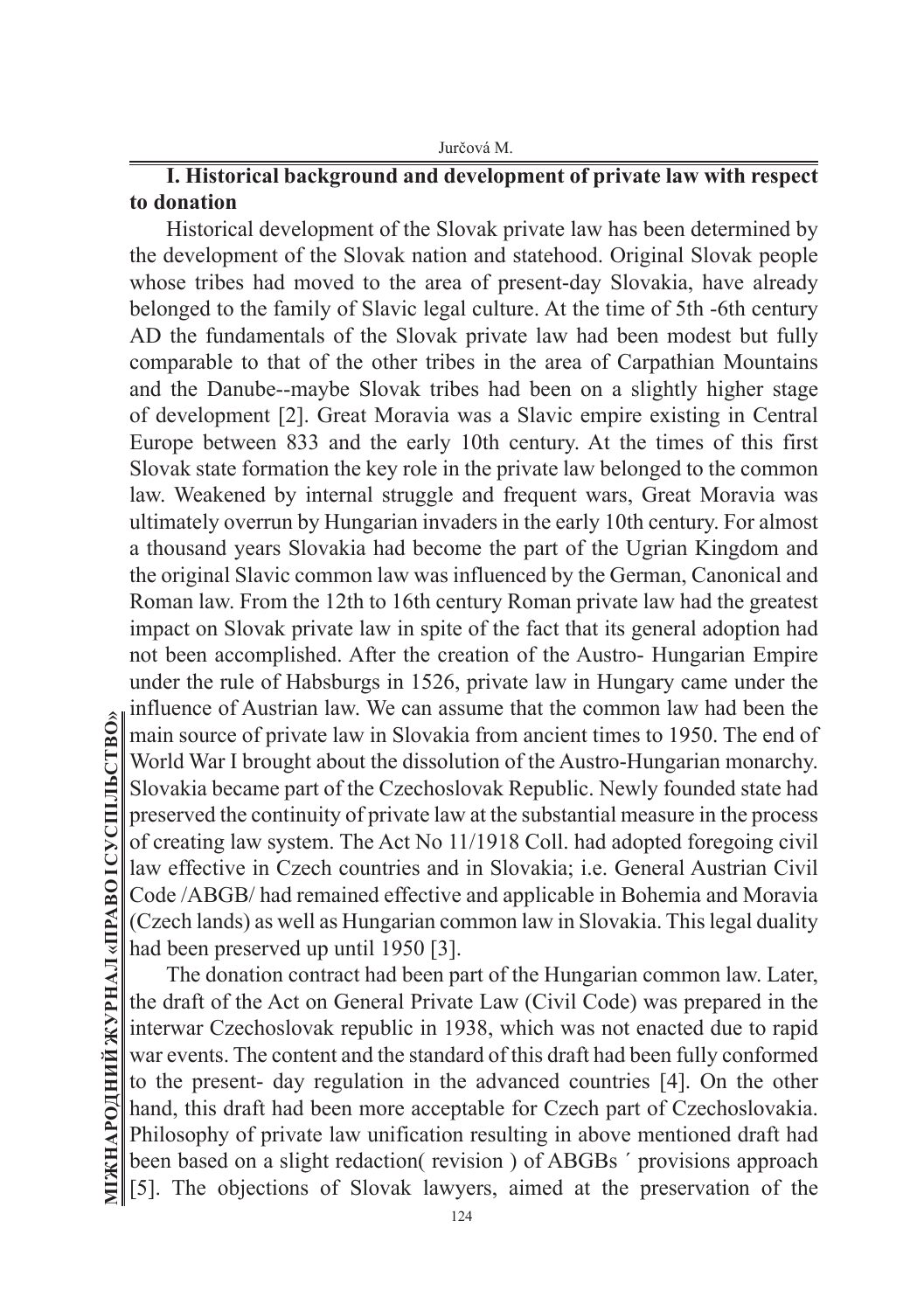specialties of Slovak law stemming from Hungarian law had not been very successfully pleaded [6].

The revolutionary changes in February 1948 caused the change of the political situation. The principles of civil law were distorted under the communist regime. In 1950 new Civil Code No.141/1950 Coll. was enacted, but its regulation of donation incorporated only fragments from the 1938 ´s draft (from §383 to §386). This brief and inadequate regulation of the donation contract has been taken over in Civil Code, Act no.40/1964 Coll. (hereinafter referred as "Civil Code") as well as in 1991´s ample amendment of its law of obligations in practically untouched version. At the birth of the independent Slovak republic in 1993; Civil Code and the other parts of the civil legislature became the part of the Slovak body of laws according to the Article 152 of the Constitution. Generally prevailing opinion of academics and legal practitioners considers contemporary civil law regulation to be only the provisional arrangement which is not maintainable in the long term. That is the reason for the work on the re-codification of the Slovak private law [7].

## **II. Present- day contract for donation**

#### **1. Legal regulation of donation**

Civil Code is very brief in regulation of the donation contract (§628-630) in its 8th part, Law of obligations [8].

Donation is a contractual relationship based on a donation contract. By the contract for donation the donor renders or promises something gratuitously and the donee accepts this donation or promise. It means the donations could not have been performed by a unilateral juridical act, because the offer of the donor has to be accepted by the donee. It is impossible for the donor to force on the donee any kind of enrichment against his or her motion.

2. Object of donation:

Civil Code does not restrict the objects of donations only to the goods or things. According to the Slovak law things mean corporeal movable property and immovable [9]. The legislator has introduced as the object of donation the broad concept of " something". The objects of donation may be comprised of things; rights, provided that it is allowed by the nature of this right (assignment of rights); or other assets ( e.g. substitution of a new debtor – donor). Object of donation could be doing work where donor undertakes to render to the donee a certain act or acts (work) resulting in the creation of goods, construction, design, etc [10]. Terminological inconsistence of donation contract regulation brings about discussion about its object. The legislator uses three terms: "something" (§628 Civil Code), "thing" (§629 Civil Code), "gift"( §630 Civil Code) [11]. It is important to distinguish donation contract from the other types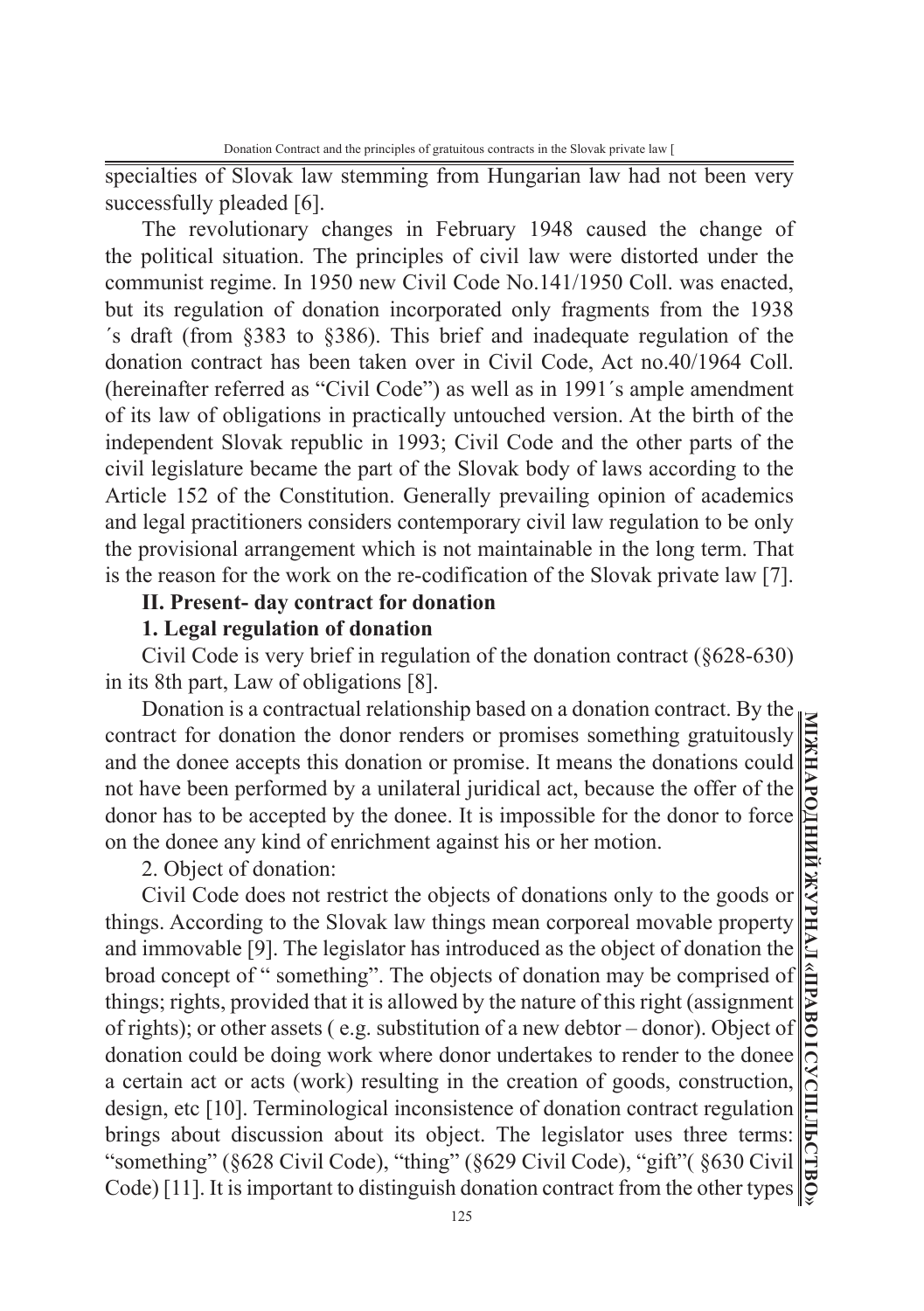of specific contracts, whose objects are certain kinds of services as well and could have been performed gratuitously (Mandate contract § 730 Civil Code, Storage Contract §748Civil Code). Securities are the other group of assets possible to be the object of donation. According to §9 para 2 of Act 501/2001 Col. on securities and investment services, we should apply provisions of Civil Code on corporeal movable property to securities; otherwise such application has been excepted by special act.

#### **3. Form requirements**

According to the form requirements, we should distinguish between "real" and "consensual" donation contracts. In the case of the real contracts, the donor transfers things or other assets immediately to the donee and the donee takes them over at the time of donation [12]. The real contract does not have to be in writing. On the other hand, when the donor only promises to render something such consensual contract is valid only in writing. When delivery and acceptance of delivery are not made at the time when the donation contract has been concluded, stricter requirement of a written form applies. The form of the donation contract may be also ordered by its object. Law determines the written form of the contract provided object of donation is immovable or right and other asset (an assignment of right or a substitution of a new debtor). In the case of a contract on transfer of immovable, the parties' manifestations of intent (offer and acceptance) must be contained in the same document. Moreover, the signature of the donor (transferor) has to be officially verified (attested) by a notary or a local authority. The act on securities and investment services requires the donation contract to be concluded in writing.

## **4. The donation contract and the transfer of ownership**

The donation contract belongs to the group of contracts establishing the obligation to transfer ownership of the property of movables or immovables. The donation contract constitutes a title at the first stage of the property acquisition- the "modus " at the second stage differs according to the object of contract. In Slovakia, the transfer of property is based on "causal" system, the obligation to transfer and transfer (disposition) are closely connected and dependent on each other. As the third condition, we should stress very strictly preserved principle "nemo plus iuris ad allium transferre potest quam ipse habet". The protection of ownership right is stronger than possibility of good faith acquisition in Slovakia legal environment. Where movables are transferred on the basis of the donation contract, ownership to such thing is acquired by handing over of the movable, unless statutory provisions regulate otherwise or unless parties have agreed differently [13].The donee shall acquire ownership to the immovable upon registering the ownership title in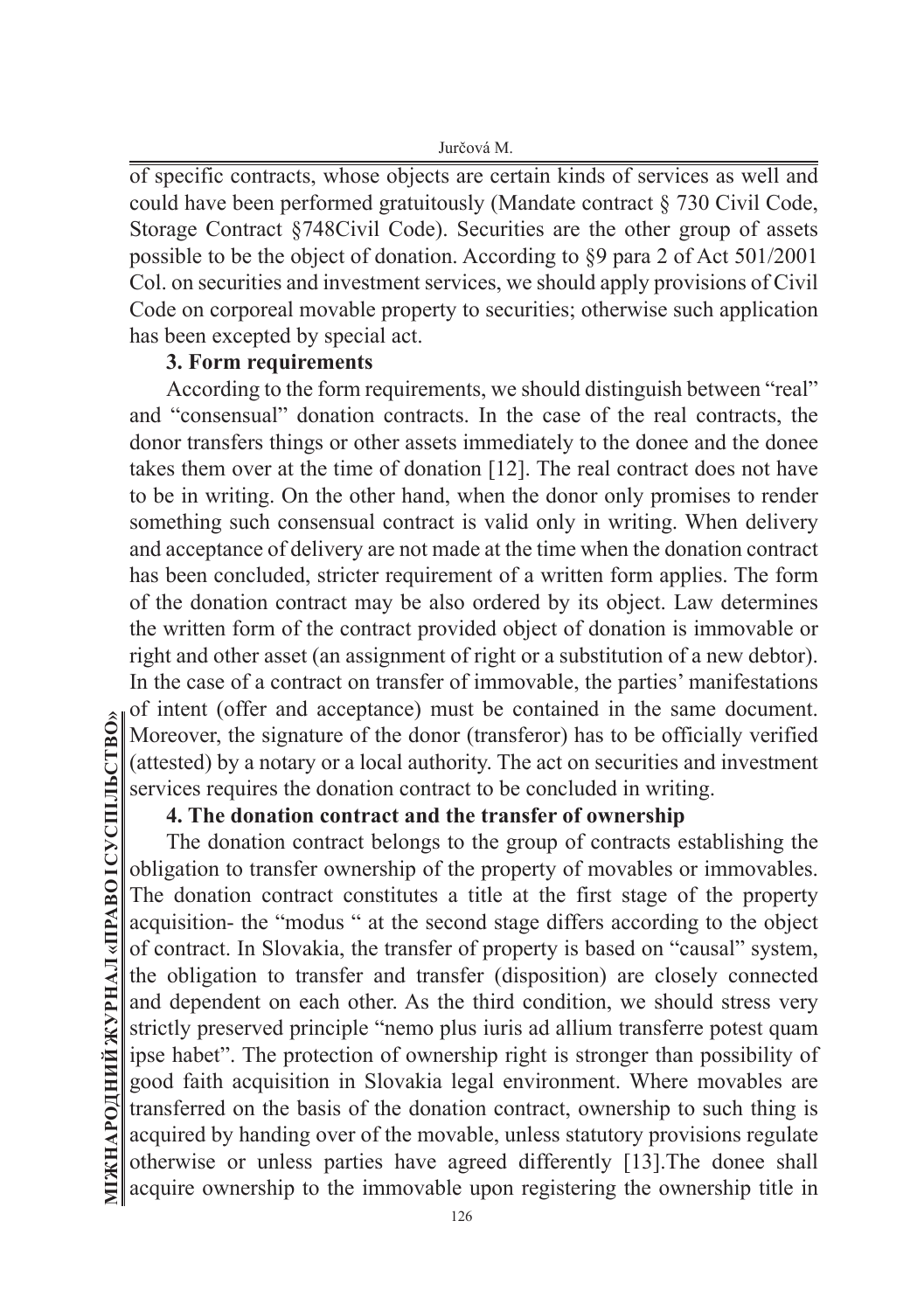the Real Estate Register (kataster) provided object of the donation contract is the immovable property. This is mandatory provision; parties of contract are not allowed to negotiate moment of the ownership acquisition to immovable differently.

Representatives of Slovak legal theory as well as the legislators have been avoiding the use of the term "ownership of securities" rather the term "proprietary rights" to securities has been preferred. This topic is closely connected to the above mentioned §9, 2 of Act on securities and investment services according to which we should apply provisions on corporeal movable things ( property ) to securities. In spite of this provision, according to the legal theory securities are not corporeal movable things. The acquisition of the proprietary right to securities by the donation contract presupposes differentiation between deposit-entry securities and paper securities. The proprietary right to deposit-entry securities is acquired by the donee upon registering in the Central Depositary on Securities in the Slovak republic. The paper securities are issued in various forms which are decisive for the way of their transfer (handover, endorsement, assignment of rights).

#### **5. Special cases**

### **5. 1 Donation mortis causa**

The donation contract is void when the contract shall/should be performed after the donor's death. Slovak legal regulation does not allow donation mortis causa, because it enables the circumvention of some mandatory provisions of succession law.

#### **5.2 Donation between spouses**

The Civil Code does not expressly regulate donation between spouses but the basic rules could be deduced from the provisions on matrimonial property. Husband and wife are together owners of the matrimonial property with content regulated by the statutory provision or modified by their agreement written in the form of a notarial deed. Each of the spouses may be a separate owner or co-owner of property, which does not belong to the matrimonial property. This individual property of the spouses could involve the property acquired before the marriage or property acquired by donation or inheritance. Property which by its nature serves personal needs of one of the spouses or property which on the basis of the restitution legislation was restituted to one of the spouses who had owned it prior to the marriage, or was restituted to this spouse as the legal successor of its original owner also does not fall under the matrimonial property. Spouses must have fully independent right of disposal with their separate ownership. In the case in which the object of donation belongs to the matrimonial property, we should apply provisions on

**МІЖНАРОДНИЙ ЖУРНАЛ «ПРАВО І СУСПІЛЬСТВО»**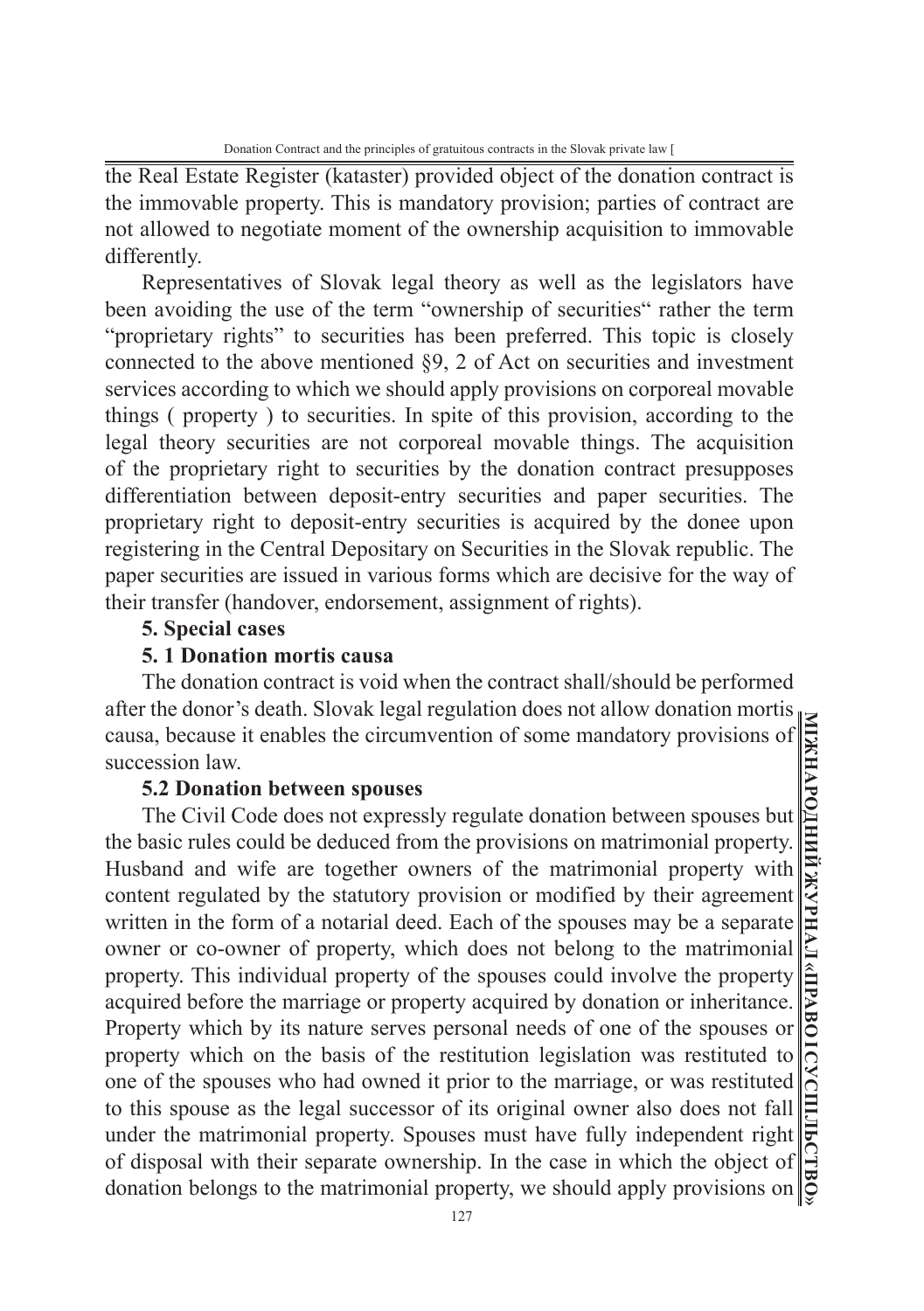matrimonial property. A special case is created in the situation when one of the spouses would like to donate an object of their matrimonial property to the other spouse. It will be qualified as the legal act circumventing (§39 Civil Code) mandatory provisions of Civil Code on content and existence (duration) of the matrimonial property [14].

# **6. Obligations and remedies in connection to liability**

Regulation of donation contract parties' duties in Civil Code (as well as whole donation contract regulation) is extremely brief. The donor is obliged (a) to render an object of donation in the accordance with the terms of contract and (b) to inform the donee about the defects of which he is aware. Civil Code keeps silent about the duties of the donee. His duties could be generally deduced from the provisions regulating the creditor's (obligee's ) duties. The creditor is obliged to take delivery (accept) of a properly rendered performance or co- operate when such co- operation is necessary for performance of the obligation .

# **6. 1 Defects**

When the donor offers a gift, he is obliged to inform the donee about any defects of which he is aware. If the donation (gift) has defects about which the donor failed to inform the donee, the latter has the right to return it. The donee has this right regardless of the donor's previous awareness of the defects. General regulation of the liability for defects is not applied to gratuitous contracts such as the donation contract or contract on borrowing (gratuitous loan).

# **6.2 Damage**

The donor is liable for the damage induced by breaching his legal obligation to inform the donee about the defects of donation according to the provisions of Civil Code on liability for damages (Article 420 CC etc). The donor will be relieved of its liability if he proves that he did not cause the damage (intentionally or negligently). The general conception of liability for damages is based on rebuttable presumption of infliction.

# **6.3 Default**

Liability for default is regulated in the general provision of the Law of obligation in Civil Code and the general consequences of the default in the obligation relationship will resort in this case. The default may occur in the consensual donation contract. One may wonder whether it does not constitute breach of good morals to enforce the late payment interest payable under donation contract [15].

# **6.4 Unjustified enrichment**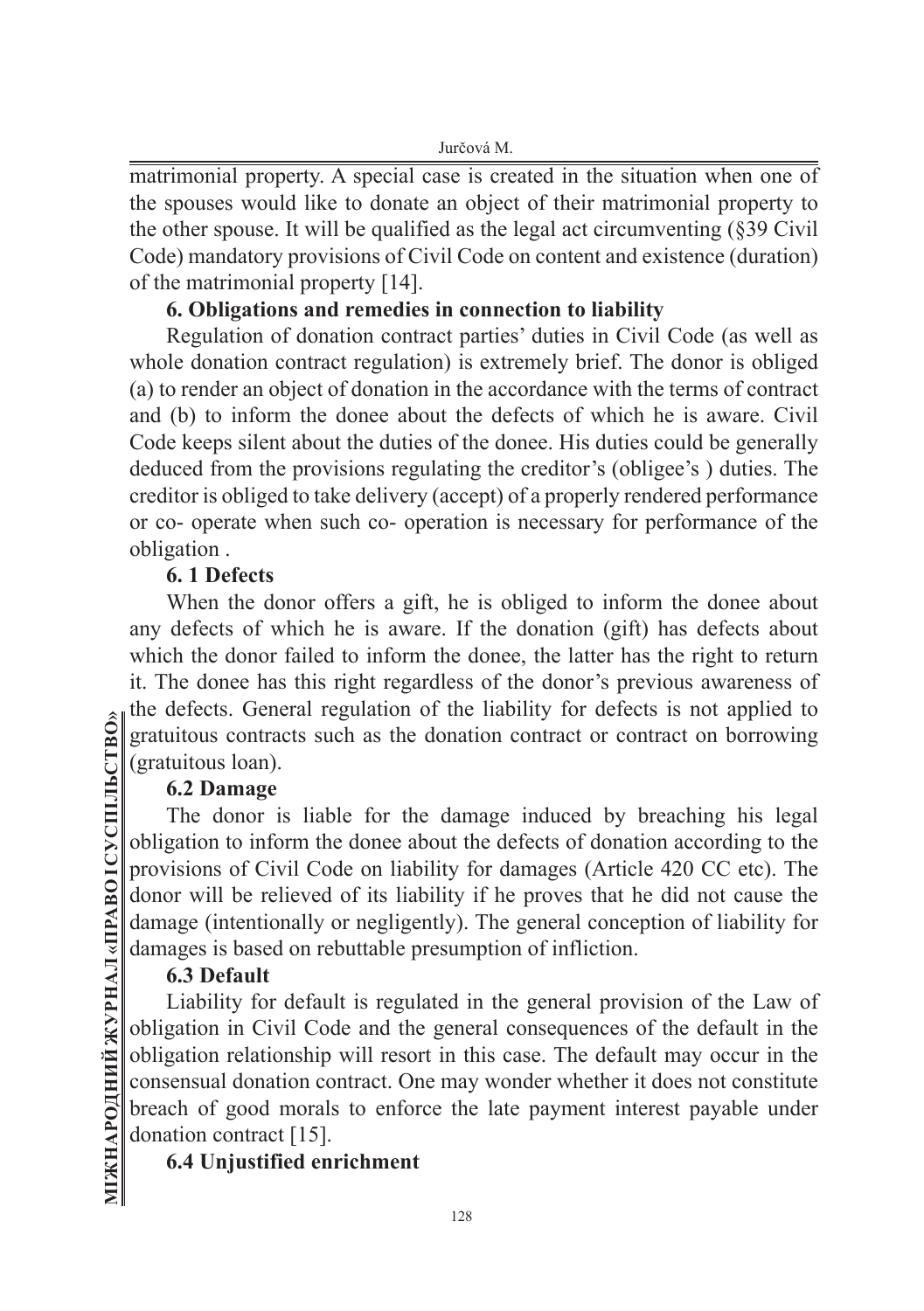Donation Contract and the principles of gratuitous contracts in the Slovak private law [

Any person who, to the detriment of somebody else, is unjustly enriched must return what he has acquired. Liability for damages and unjustified enrichment is regulated by the 6th part of Civil Code. This Law describes five grounds for unjustified enrichment besides its general concept: benefit acquired by a) performance of an act without legal reason, b) performance of an act based on a void act in law, c) performance in respect of a legal ground which has ceased to exist d) benefit acquired from dishonest sources and e) if someone else performed an act which in accordance in law the unjustified enriched person should have performed himself .In connection to the form requirements for the donation contract , we should point out, that obligation invalid (void) due to the defect in form, is not deemed to be unjust enrichment (§455). This provision stipulates exceptions from the legal reasons of the unjustified enrichment.

## **7. Contesting**

There could occur cases of contestable relationships based on the donation contracts. Contesting (generally recognized as " actio pauliana")is regulated by Civil Code and by the act No 7/2005 Coll. on bankrupt and restructure. According to the Civil Code creditor may turn to the court to determine that his debtor's acts in law, if they curtail satisfaction of the creditor's enforceable claim, are legally ineffective against this debtor. The creditor has this right if his claim against debtor is enforceable with regard to the debtor's act being contested by the creditor or if his claim has already been satisfied.

It is possible to contest (i.e. to challenge) juridical acts undertaken by a debtor in the preceding three years with the intent of curtailing his creditors' right if this intent should to have been known to the other party. A second group of juridical acts which could be contested are the acts in law by which the rights of the debtor´ s creditors were curtailed in the preceding three years and which occurred between the debtor and persons close to him, or which debtor made in the said period in favor of such persons, except when the other party could not have been aware of the debtor's intention to curtail his creditors' rights, even with the exercise of all due care [16].

#### **8. Termination of contract**

Termination of donation contract is possible pursuant to general provisions of obligations law.

A contracting party may terminate the contract only if statutory provisions so provide, or if the parties have so agreed. A party having concluded a contract under duress on conspicuously disadvantageous terms has the right to terminate such contract (§49 Civil Code). According to court decisions , the character of donation contract - gratuitousness – excludes the possibility to examine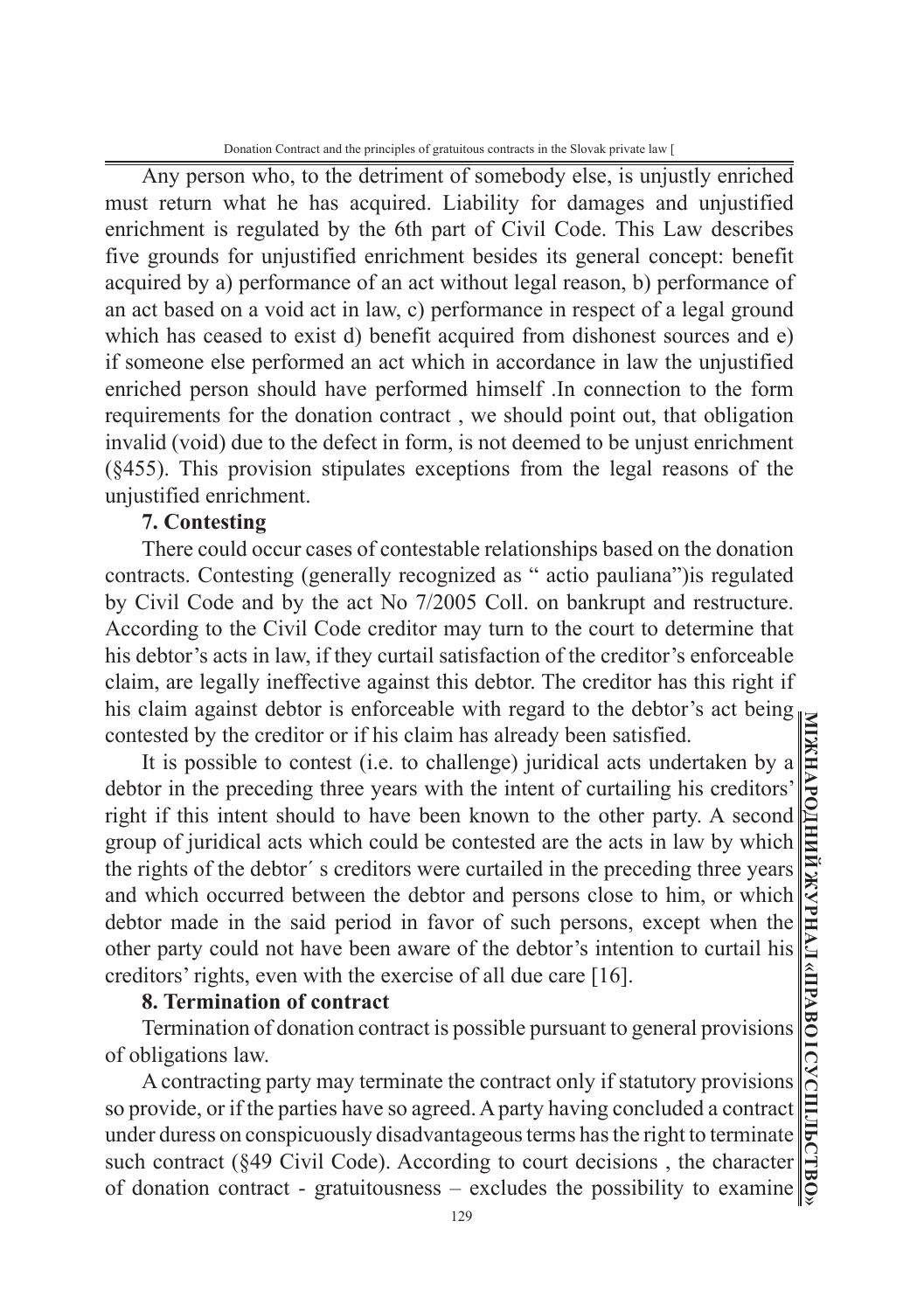whether the contract has been concluded under duress on conspicuously disadvantageous terms [17]. Each of the parties to the contract may reserve the right of termination of the contract and agree on a compensation for termination (cancellation fee) to be paid in such an event. Once a party has at least in part performed the contract or accepted at least partial performance, the party is not allowed to terminate, not even if the cancellation fee is offered.

If the debtor (donor) fails perform the obligation even after a reasonable extension of the time limit granted to him by the creditor (donee), the creditor will have the right to repudiate the contract as the consequence of debtor's default.

The contract has been extinguished by such termination from its inception, unless some statutory provisions regulate otherwise or unless contracting parties have agreed differently. termination of a contract requires settlement pursuant to the provisions on unjustified enrichment.

Obligations based by donation contract may be possibly terminated by the other general ways of discharge of obligations, e.g. agreement on novation, impossibility of performance, death of debtor or creditor (only in exceptional cases), set-off, agreement of settlement of rights, etc.

Apart from these general contract law rules for termination, gratuitous nature of donation has been reflected by the specific rules for termination of the donation contract.

## **8.1 Fundamental breach of good moral manners**

§630 of Civil Code is regulating legal consequences of the donee's ingratitude. The donor can ask the return of the donation if the donee's behaviour towards the donor or the members of his or her family fundamentally breaks good moral manners. This provision has been the most discussed one among those regulating the donation contract, because it is the single case in the present day's regulation establishing the donor's right to" revoke". The majority of court decisions deal with this way of the donation contract's termination. First, we would like to introduce the prevailing opinion of Slovak legal theory and praxis. And second , we can consider some voices from Czech legal theory. Czech regulation of the donation contract is literally consistent with the Slovak one, but as more than 10 years have passed since the dissolution of the Czechoslovak republic, not only the legislature but the interpretation, show-cases, and commentaries all have followed in slightly divergent ways.

# **8.1.1 Predominant view**

The donor may claim the return of the donation by the unilateral juridical act addressed to the donee. Donor's demand pursuant to §630 Civil Code may not be identified with termination of a contract. Provision on termination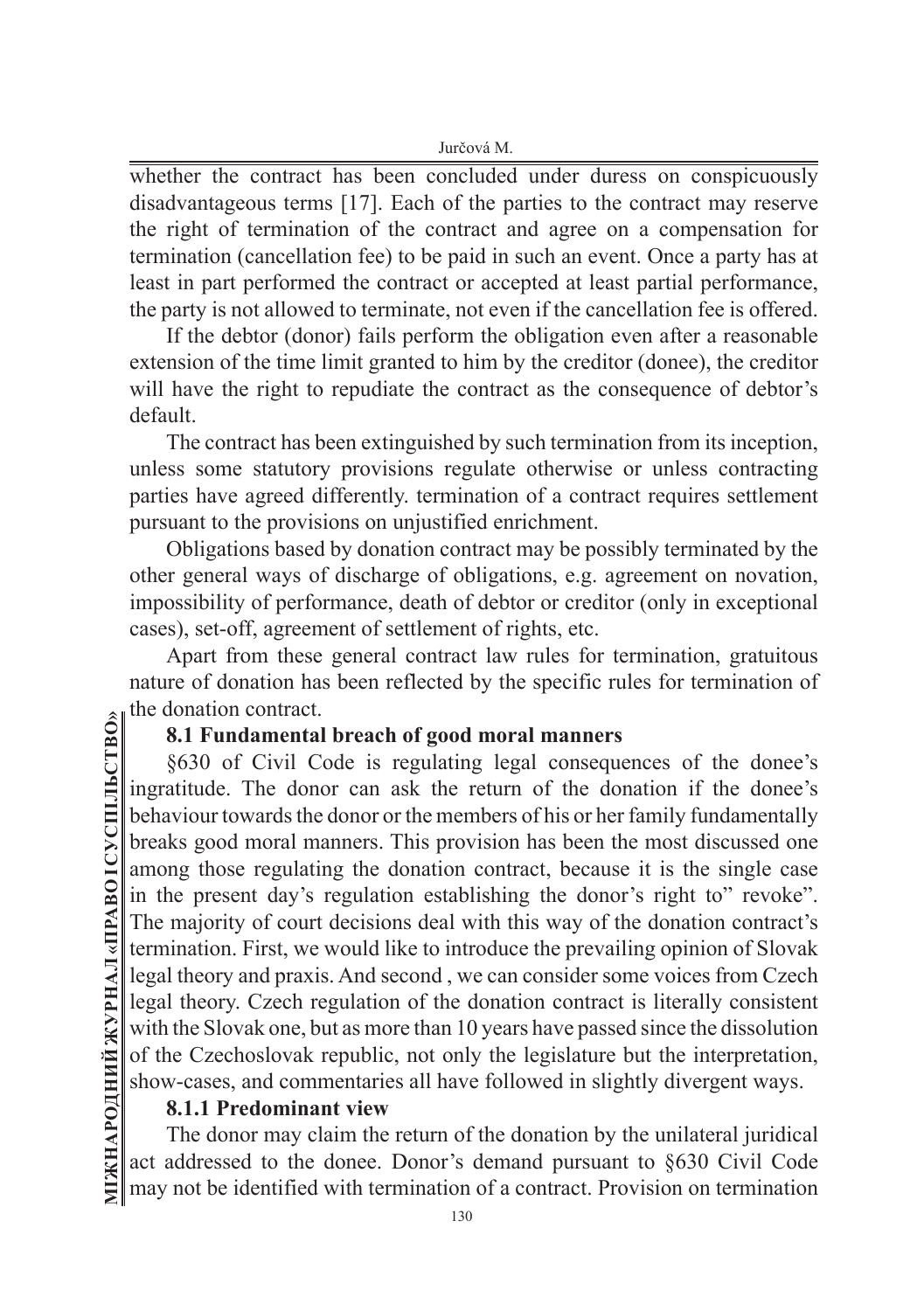does not apply in this case. There is significant difference between the effects of donor's demand to return the donation and the termination. Termination has ex tunc effects , donor's demand has ex nunc effects. When the notice of this act reaches the donee, the donation contract is terminated. By donor ´s demand donation contract does not extinguish from the beginning. Court decisions mostly deal with the interpretation of two conditions for claiming the return of the donation: a) intensity of donee's behavior to be qualified as the fundamental breach of the good moral manners, b) the specification of the aggrieved family members

Ad a) Only a less considerable breach of good moral manners would not be enough for qualifying the donee's behavior as the fundamental breach of the good moral manners. The fundamental breach is given in the occurrence of the breach of the substantial intensity or in the case of the permanent breaking of good moral manners [18]. The donor's subjective feeling of the donee's ingratitude may not be the decisive factor in the court proceedings. The donee's ownership or other right based on the donation contract should have legal stability and could be interfered with only in extraordinary cases. ad b) Family members. § 116 of Civil Code is regulating the possible circle of the close persons. Court decisions stress that the provision on close persons may not be automatically identified with the term "family members". On the other hand, their interpretation is very similar and every case should be regarded and judged individually [19]. The donor may claim the return of the donation any time after the donation contract was concluded. The claim to ask the return of the donation arises after the fundamental breach of the good moral manners. The limitation period of three years shall run from the moment of the fundamental breach. The donor's claim will be discharged upon his death, unless before his death the donor validly terminated the contract by his notion. In this case, his heirs may enforce the right to demand the return of the donation.

The donee must return (give back) everything he has been rendered by the donor according to the Civil Code's provisions on unjustified enrichment. In the case of immovables, the problem of the entry of the ownership right to the real estate register is closely connected to the termination of contract by the addressed unilateral legal act of the donee demanding the return of the donation (because of the fundamental breach of good moral manners). Slovak legislature regulating entries to the "kataster "differentiates three types of entries to the real estate register: 1. subscription (vklad) for entering changes of the rights to immovable based on the contracts, 2. record (záznam) for entering changes based on the other legal grounds and 3. note ( poznámka) [20].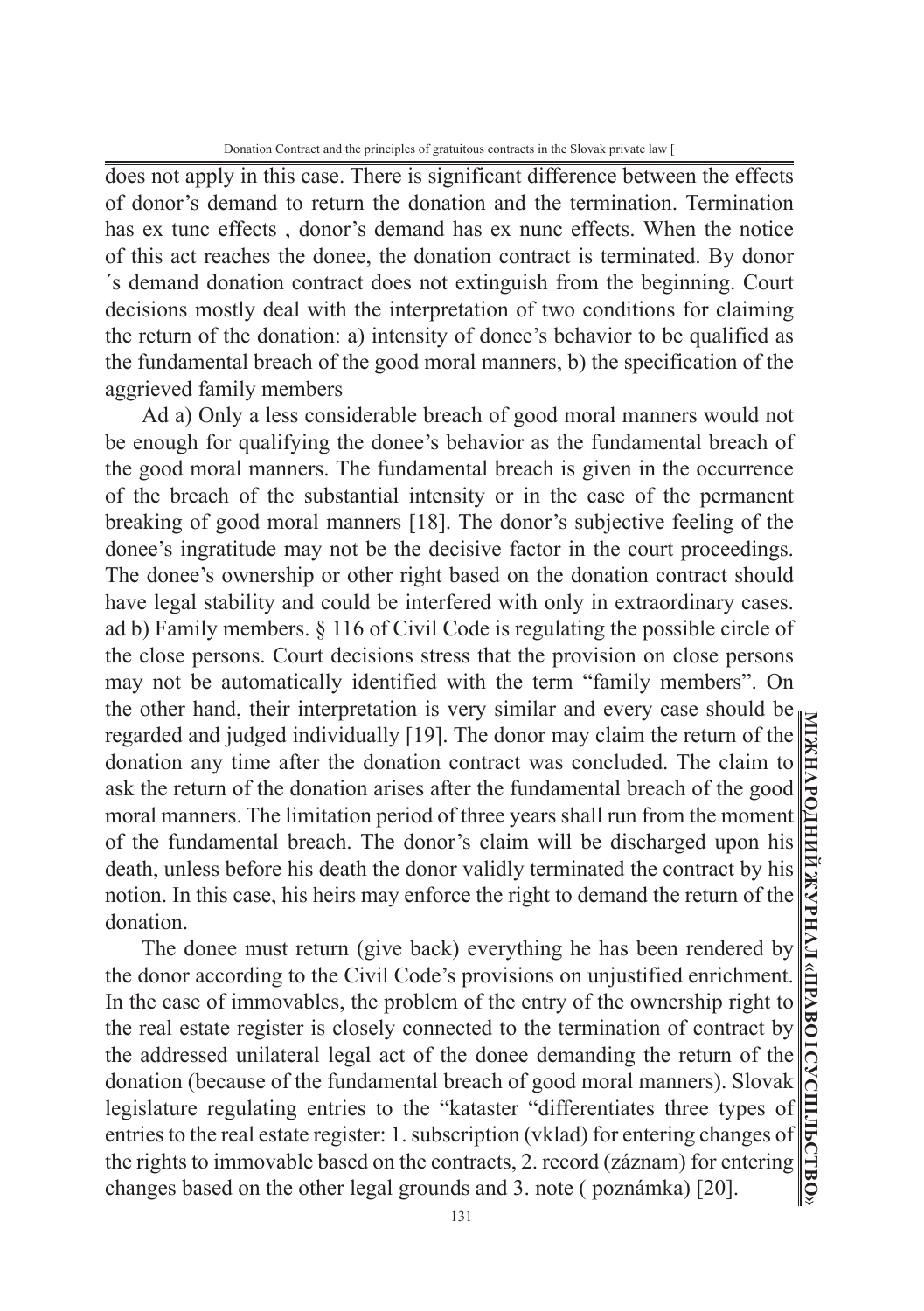When the notice of the donor reaches the donee, the relationship based on the donation contract terminates, and at that moment the donor becomes the owner of the donation. This interpretation of the § 630 of Civil Code requires subsequent entry to the real estate register in the form of record. This problem has been the field for discussion among representatives of legal theory and practitioners [21]. The problem lies in the protection of the legal stability and the reliability of the immovables' records as well as in the prevention of capricious abuse of the §630 provision by the subjective notions of the donors.

### **8.1.2 Separate opinion.**

At this point we would like to introduce the different opinions of the Czech legal academics. However, we should point out that their opinions are not supported by the Czech court decisions whose interpretation of the §630 of Civil Code is same as it was above presented in Slovakia. Czech theory comes out of the presumption that once the donation contract was concluded and dully performed, it was consumed, there is no running legal relationship between the donor and the donee. Donee has full ownership right to the object of donation. That is the reason why it is impossible to determine the effect of the termination of contract by the moment when the notice of donor demanding the return of the donation reaches the donee. According to this concept, if the other conditions have been fulfilled (the fundamental breach of good moral manners in donee's behavior to the donor's family members) donor has to submit a claim to the court for returning the donation. This action may not be identified with the action due to  $\S$  126 of Civil Code (rei vindicatio) or due to  $\S$ 457 (this provision relates to claims of the contract´s parties out of the invalid or terminated contract). The donor's claim is special, in that it has been wholly based on the exceptional regulation of the § 630 of Civil Code. The basic difference lies in the assumption that donor is not claimant as the owner, but he can originally acquire the ownership only on the basis of the positive court decision [22]. This interpretation is in complete contradiction to the court decision recommending and requiring in the case of the legal proceedings to the donor as claimant to claim surrender of a thing, in the case of immovable to clear out the immovable, so the donor should pass the action to the court in the position of the owner [23]. Seeing that return of donation would be almost always contradictory (in practice it will mostly presuppose the court  $decision \sim it$  must be really a rare case of a donee without delay and protest to give up his property), proposals of Czech academics may have been closer to follow the ratio legis. Pleading for their solution may also bring about the legal certainty in the relation to the real estate register [24].

**8.2 Termination based on the defects of the donation**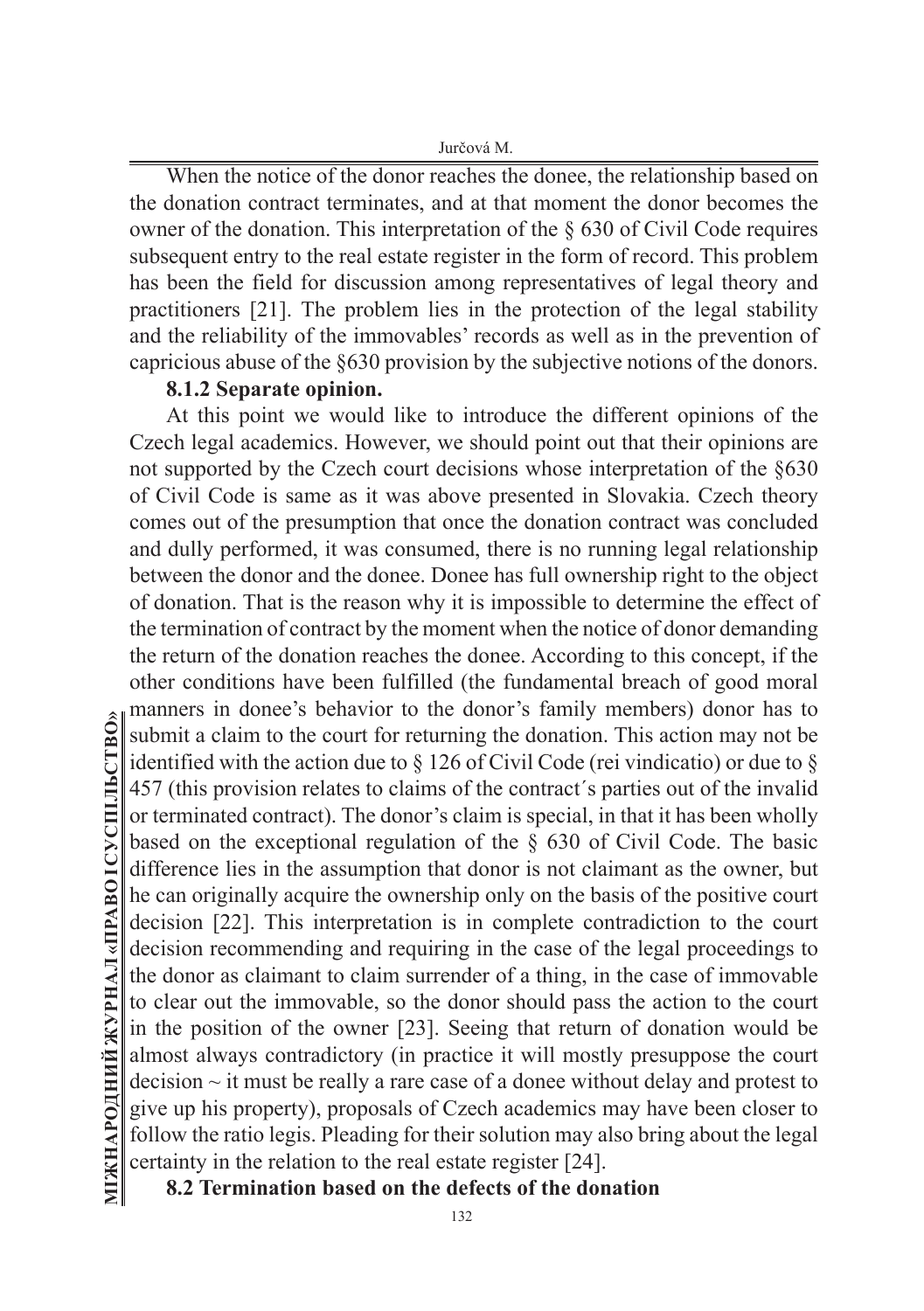If the donation (gift) has defects about which the donor failed to inform the donee, the latter has the right to return it. In this case it is not significant whether the donor have known about these defects or whether he should have known.

## **9. Mixed contracts**

Obligations may arise from the mixed contracts comprising the elements of the different types of contracts. The provisions of Civil Code governing obligations arising from the certain type of contract shall apply as appropriate to obligations arising from a mixed contract, unless the contract itself provides otherwise. Perhaps the most frequent types of a donation contract mixed with the another type of contract are the easement contract and the prudential contract. The prudential contract belongs to not specifically regulated contracts. The contracting parties may conclude an "innominate" contract provided that an object of such contract is sufficiently clarified and it does not contravene to the content or purpose of the Civil Code.

## **9.1 Donation contract and the easement**

An easement places some restriction on the owner of immovable in favor of another person in such a way that the owner is obliged to tolerate something, to refrain from doing something or to perform something. The duties arising from the easements are always attached to ownership of a specific immovable asset. As for the rights, they may be attached to the specific immovable asset or pertain to a particular person. Easements may arise on a basis of a written contract. A written contract on establishment of an easement becomes effective only when easement is entered in the Real Estate Register. In connection to the donation contract, parties can agree that donor undertakes to transfer ownership to the plot of land or a house, but on the other hand the donee will establish an easement consisting in lifelong using right of these immovable for donor or other particular persons. As it is evident, such a contract gives rise to rights in personam. Duties and rights should have been accurately formulated in the easement contract. By mixing the donation contract with the easement, the donor acquires the legal certainty that irrespective of the change in the ownership of the e.g. house, his right will have been retained.

#### **10 De lege ferenda**

The current legal regulation of the donation contract in the Slovak Civil Code does not reflect the requirements of the legal praxis. The need to draft the new provision on donation has been expressed in the relevant literature. The flaws of the current regulation have been outlined in the numerous academic papers. There is a need to draft the envisaged regulation of donation on the basic principles of the gratuitous contracts based on the thorough analysis and the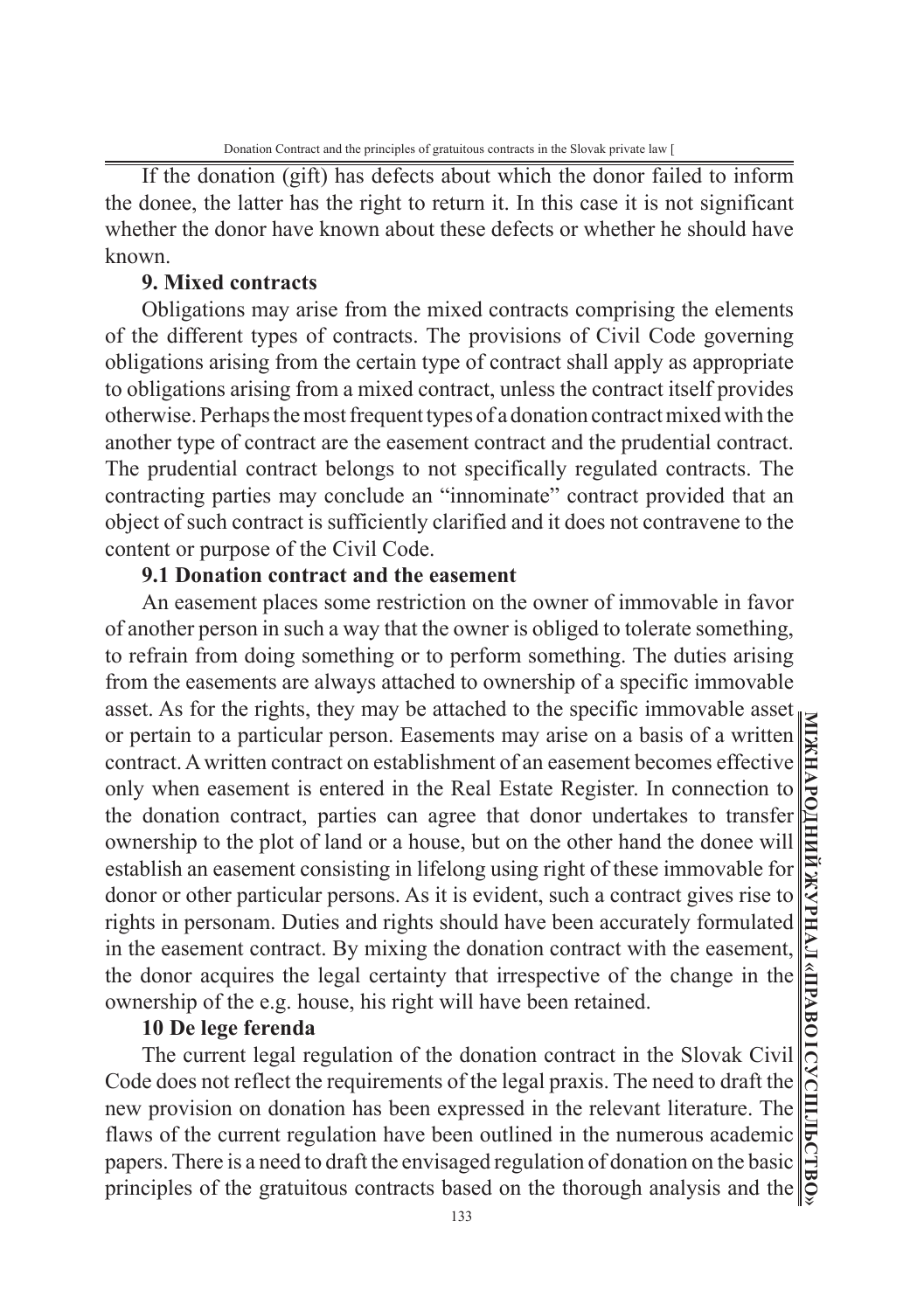comparative work. The donation contract is concluded on the basis of parties´ agreement on gratuitous enrichment of the donee out of the donor´s assets. The gratuitous character of the contract is the reason to ensure the higher level of the protection for the donor. The donor does not only give away assets without remuneration, he has also right to influence the future of the gifts provided, therefore donation sub modo should become regular part of donation contract regulation. The donation in the Slovak legal order is a contract and therefore parties have rights and obligation and they are bound by the valid contract. The loosening of the contract bond and the certain modification of this bond may be based only on the agreement of parties or on the law; the sole fact of gratuitousness may not loosen their bond. The donee is obliged to be grateful to donor and the breach of this obligation may; at some extent; give rise to the remedies. On the other hand, the remedies for non- performance must reflect the gratuitous nature of the contract and the non- conformity of the gifts and default of the donor does not entitle donee to employ the remedies in whole range, there are some restriction, but the standard of the conformity itself has not been modified. Finally, there is a need to support the social function of donation. New features in the legal regulation of donation should be represented by the modifications of contract formation and of the contract validity in relation to the mistake and the abuse of the donor´s disadvantageous position. The special attention must be paid to the revocation on the basis of the donee´s ingratitude and to the donor´s right to terminate the contract before his performance due to the change of circumstances and also to the impoverishment of the donor and its possible legal consequences [25].

# **III. Gratuitous contracts and employment contracts**

# **1. Gratuitousness**

As already said above, donation contract has been established on two conceptual features of gratuitousness, these principles may be regarded as the core stones of the gratuitous contracts generally. Firstly, undertaking of the donor is done without reward and with the intention to enrich the donee. The donor should not expect, nor should receive counter- performance of the proprietary value. The donee may accept obligation to perform a charge or undertake other kind of performance. Donation can depend on the suspensive or the resolute condition. This condition or counter performance, however, should not have been based on proprietary value. Generally, these conditions and charges have to be in accordance with the law and bona mores (good moral manners) according to § 39 Civil Code. The second conceptual feature of gratuitousness means that the donor acts voluntarily. The donor's undertaking is not gratuitous and voluntary if it is done by virtue of any obligation such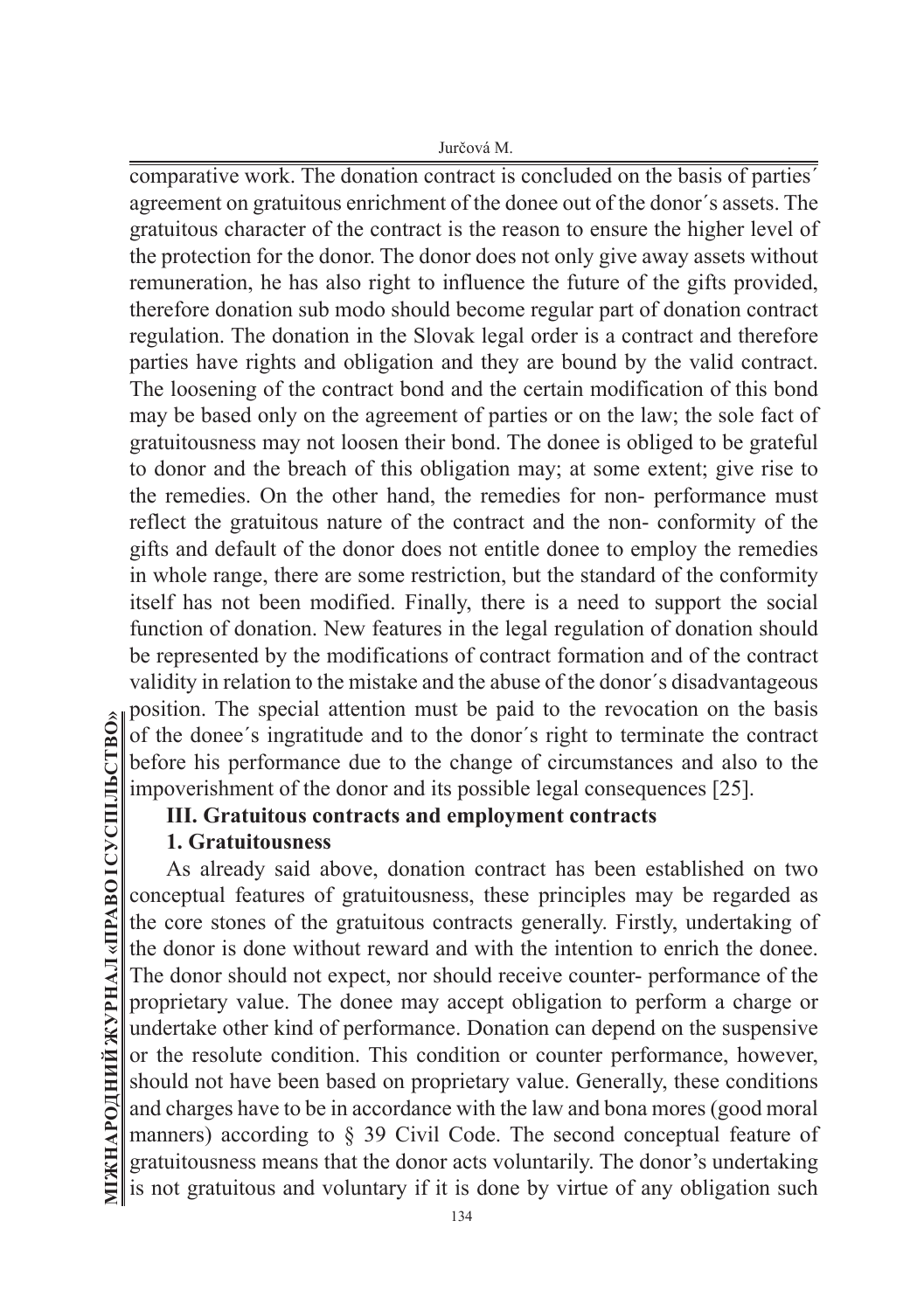those arising from a contract or other juridical act, a court order or statutory provisions.

#### **2. Remuneration for work**

Remuneration for work is the basic performance for which the employee enters into labour law relationship to the employer. In the employment relationship counter performance is created by employee's human work (of course, such appreciation is simplified, since work could not be regarded as the commodity). These basic reasonable expectations are connected to the employment contract as strictly remunerative contract, but from 1 March 2015 the remuneration does not belong to the substantial features of dependent work according to § 1 para 2 of the Labour Code: "Dependent work is work carried out personally by the employee for the employer within a relationship of employer as superior and employee as subordinate, in accordance with the employer's instructions, in the employer's name, during working time determined by the employer." This change has been executed as the reaction to the unfair practice of some employers deliberately not negotiate remuneration between contracting parties. This practice forced the control authorities actively and with great problems look for the proof of the payment or another form of remuneration so that the situation can be assessed as the illegal employment and undeclared work.

New regulation effective from 2015 should not be interpreted that the employee does not receive remuneration for the work performed. In this respect, the explanatory report on the draft amendment to the Labour Code enacted under Act no. 14/2015 Coll. stated: "The deletion of the 'pay or remuneration' characteristic from the definition of dependent work comes as the reaction to the negative practice of illegal employment. Legal entity or natural a person who is an entrepreneur, on the one hand, and a natural person, on the other, claimed that they did not negotiate any remuneration for doing the work. Consequently, they argue that although other features of dependent work are fulfilled, as one of the characteristics of dependent work, which is wage or remuneration, is not fulfilled, dependent work does not exist in their relationship. The proposed amendment strengthens the position of the labour inspection authorities in the fight against the illegal employment and undeclared work. Labour inspection when examining the fulfillment of the signs of dependent work will not be obliged to ascertain the wage arrangement or remuneration in order to qualify the activity as dependent work. However, the deletion of the 'wage or remuneration' sign does not mean that dependent work should not be done for wages or remuneration, as the obligation to provide wages or remuneration for the work performed follows from Art. 36 para. a)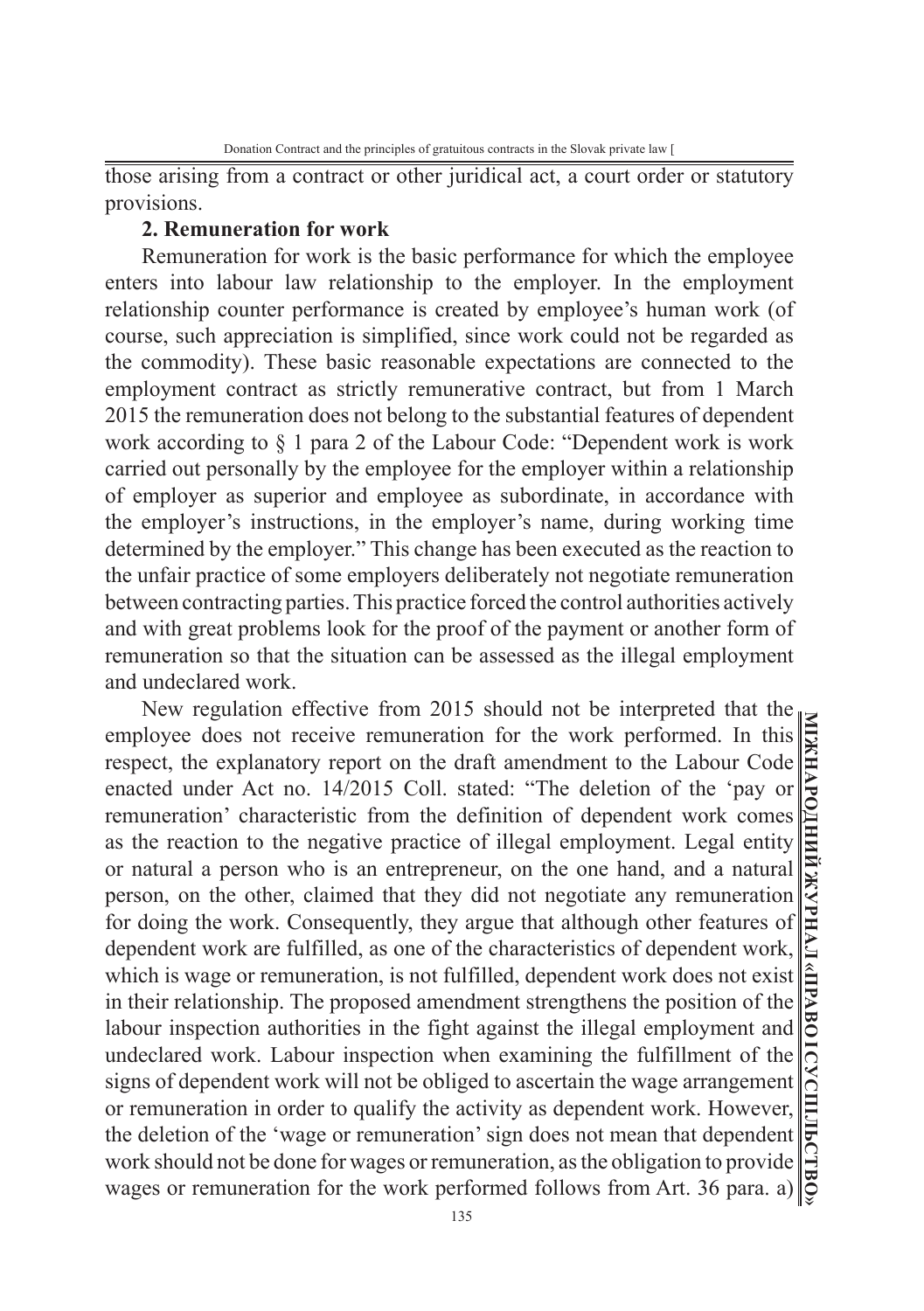of the Constitution of the Slovak Republic, as well as from the provisions of § 43, § 47 and 118 Of the Labour Code." [26]. Toman provides overview of the relevant legislation establishing the right of the employee to require the payment for the dependent work and argues that apart from the above mentioned Art. 36 of the Constitution of the Slovak Republic "Employees have the right to fair and satisfying working conditions. The law mainly provides them (a) the right to remuneration for the work done, sufficient to enable them a decent standard of living,"; this right is explicitly articulated by the Article 3 of the Basic Principles of the Labour Code "Employees shall be entitled to a wage for the work carried out by them, to occupational health and safety assurance, and to rest and recover after work. Employers shall provide a wage to their employees and create working conditions which enable employees to achieve the best possible performance at work in accordance with their ability and knowledge, to develop creative initiative and enhance their qualifications» One may also refer to the numerous international documents and agreements that should serve as the safeguard and the guarantee of the right to remuneration of the employee [27]. This legal basis constitute the first argument that contrary to the definition of the dependent work explicitly omitting the prerequisite of the payment; the employment contract may not be classified as the gratuitous contract and therefore the principles of the gratuitous contracts should not be applied to this contractual relationship.

## **3. Relationship between the Labour Code and the Civil Code**

The second argument against the application of the principles of the gratuitous contracts to the employment contract may be derived from the presently problematic relationship and the applicability of the Civil Code to the employment contract at all. Under Section 1 para 4 of Labour Code Unless this Act provides otherwise in Part One, the legal relationships under para 1 (employment relationships in connection with the carrying out by natural persons of dependent work for legal entities or natural persons, and collective employment relationships) shall be subject to the general provisions of the Civil Code. In the line with the successive legislative amendments of the Labour Code and based on the explanatory memorandum in spite of the apparent conceptual ambiguity, it can generally concluded that subsidiarity under this provisions applies only to the first part of the Civil Code, but not to the part regulating the obligations. It is desirable to add that such a conclusion is generally accepted, but not unconditionally. A number of opinions (directly or as a hint) perceive the subsidiarity of the Civil Code more broadly, and thus also in relation to the general provisions of the Law of Obligation. Absence of subsidiarity can be bridged by analogy in the justified cases [28]. Nevertheless,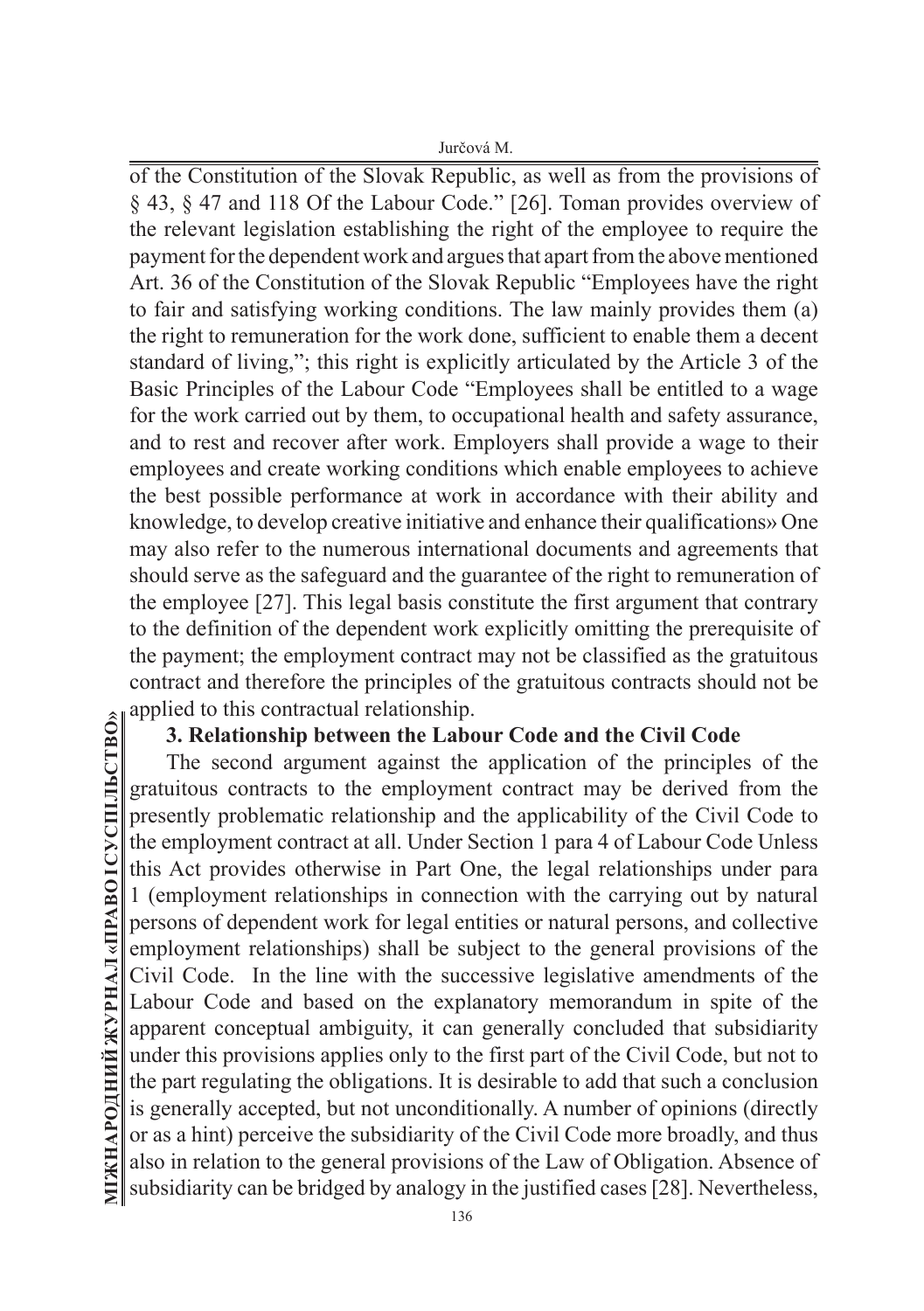Donation Contract and the principles of gratuitous contracts in the Slovak private law [

the principles for the gratuitous contracts has been generally recognized or regulated neither in General Part of Civil Code (Part 1) nor in the General Part of Law of Obligation ( Part 8). Discussion about the admissibility of their application and the interpretation of the employment contract supporting its alternatively gratuitous nature should not be enforced or supported. Moreover these principles has been widely recognized only by legal theory [29]. Under Section 3 para 3 of Labour Code the dependent work shall be carried out solely under employment or a similar labour relationship, or in exceptional cases under different employment arrangements, subject to the conditions set out in the Labour Code. Dependent work cannot be carried out in a contractual relationship under civil law or commercial law pursuant to special regulations. Relationship for dependent work should not be recognized as the mixed contract under Civil Code (e. g, contract for work mixed with gratuitous elements of the donation contract or gratuitous mandate contract). This conclusion has a great importance in relation to the protection of the weaker party, the employee. The protective function of labour law is particularly evident in the area of setting minimum standards remuneration [30].

## **IV Conclusion**

It is generally recognized that the landscape of an employment status and working conditions has recently changed alongside various demands of the employers for more flexibility with regard to employment [31]. These changes may not lead to " forgetting" the reason and the aim of the deleting the word "for reward" from the definition of the dependent work in Slovakia. Protection of the weaker party is targeted on preventing the abuse of stronger contractual position of the stronger party- the employer. Right for the remuneration may not be circumvented by reference to the definition of dependent work in the Labour Code. No substantial, material argument has been raised to support application of gratuitous contracts principles to the dependent work and explicitly to the employment contract.

- *1 The paper has been prepared under project APVV-18-0443 Projections of Labour Law into other Private Law Disciplines (and vice versa).*
- *2 Luby, Š. Dejiny súkromného práva na Slovensku. (History of the Slovak private law). Bratislava: IURA EDITION 2002, p. 26.*
- *3Lazar ,J. et al. Občianske právo hmotné (The substantive civil law). Third amplified and arranged edition. 1.vol., Bratislava:, Iura Edition.2006, p.41.*
- *4 Fekete, I. Právo na vrátenie daru (The right for the return of the donation (reflections de lege ferenda). Justičná revue. Ministry of Justice. Bratislava, 55, 2003, No.4, p.402*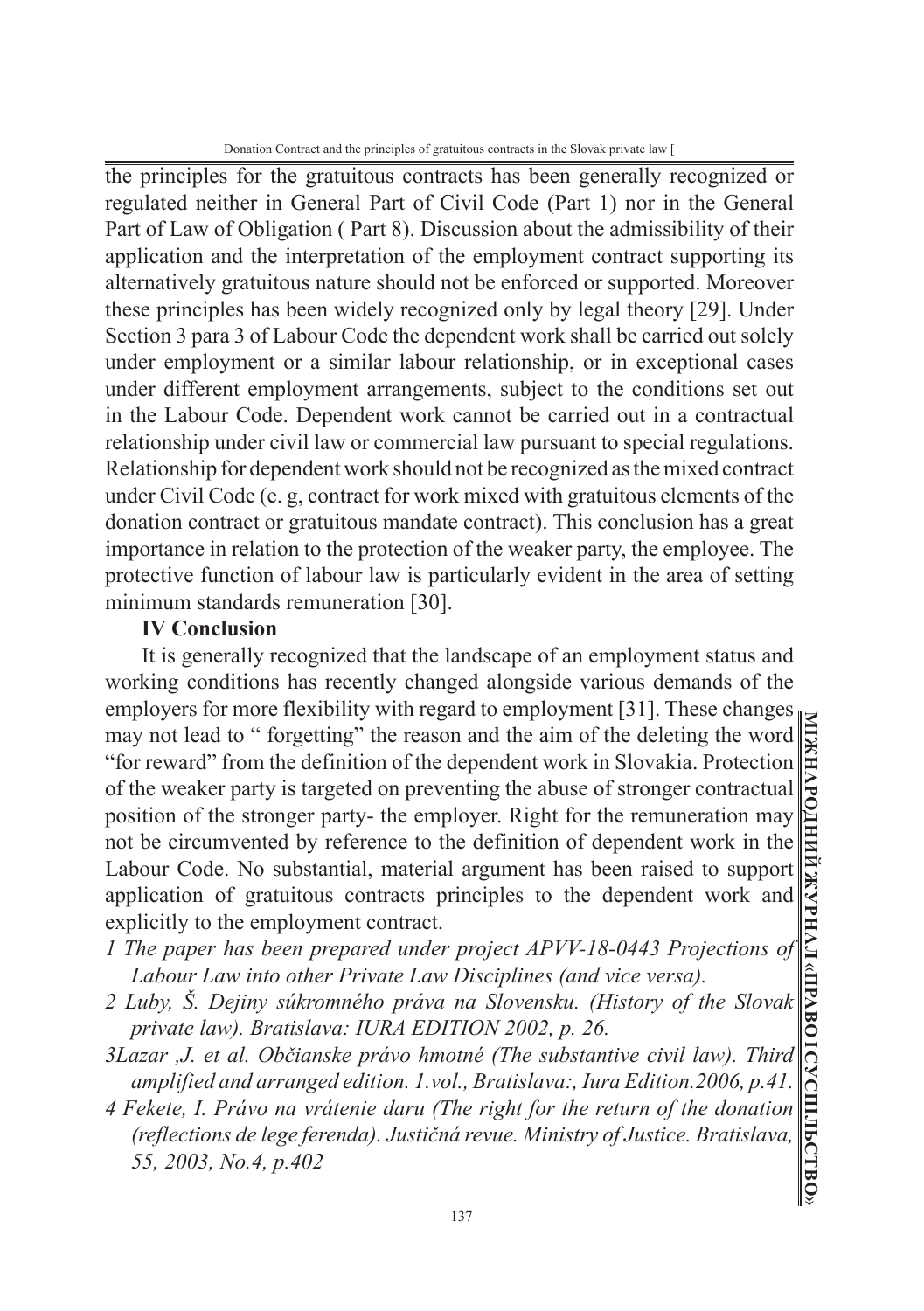- *5 Laclavíková,M.:.Solving the problems of unification and codification of private law in interwar Czechoslovakia and Poland. In Schelle, K.(ed): The evolution of legal codifications. Masarykova univerzita v Brne, Brno, 2004, p.194.*
- *6 Ferancová, M.: Unification and codification efforts in the area of private (civil) law in CSR (1918-1938).In Acta Universitatis Tyrnaviensis Iuridica I. Právnická fakulta Trnavskej univerzity v Trnave, 2003, p 169.*
- *7 Lazar ,J. et al, cit. supra, p. 65.*
- *8 The act No.162/1995 Coll. on real estate register and on entries of ownership and other rights in immovable as amended must be applied provided the donation (gift) is immovable. Securities are under the regulation of Act No. 501/2001 Coll. on securities and investment services as amended.*
- *9 Immovable are plots of land and the buildings (structures) connected to the land by a solid foundation. A flat or some specific non- residential premises is also regarded as a separate immovable if it is an object of ownership.*
- *10 It does not apply to the dependent work, see chapter III.*
- *11 Grulich, P.. Questions about donation. In Právní rádce 8/2005. Praha, 2005, p.14 .*
- *12 In the case, when donated thing has been sent by post as the parcel to the donee, as the acceptance of gift´ s offer can not be regarded taking delivery of the parcel, but acceptance could be based only on the decision of the donee to accept or reject donation made after unpacking the parcel. There must be reserved a reasonable time period for the donee to become familiar with the object of donation. R 26/1992 Decision of The Supreme Court of Slovak Republic.*
- 13 They could agree that donee becomes owner sooner, e.g. at the time of the *conclusion of the contract or later, e.g at the time of fulfillment of suspensive condition*
- *14 The donation of e.g. the family house coming under the matrimonial property by one of the spouses to the other spouse must be regarded as the circumvention (§39 CC) of the mandatory provisions of the Civil Code on the content and the purpose of the matrimonial property. (Decision of the Supreme Court of the Slovak Socialist Republic on 27. 4. 1977, 1 Cz 42/77).*
- *15 Section 3 para (1) of CC "Execution of rights and obligations arising from civil law relations must not interfere with the rights and legitimate interests of other persons without legal grounds and must not be in conflict with good morals."*
- *16The law determines two categories of close persons in the §116 Civil Code a) persons who are close because of being relatives or husband or wife b)*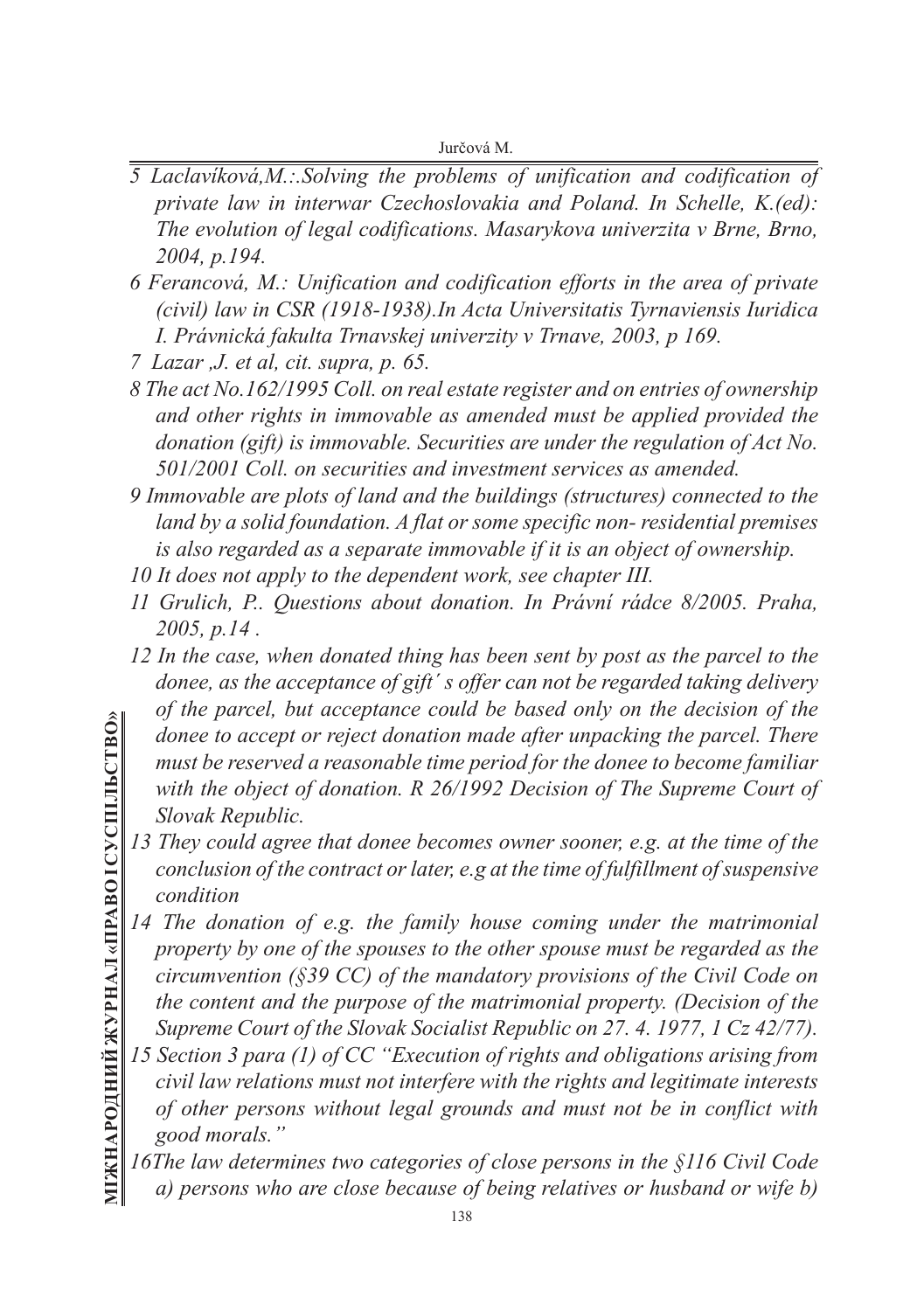*persons who became close on the basis of their mutual existing relationship. Close persons under {a) are: descendants and ascendants without any restrictions (including foster children), siblings disregarding whether they have the same mother and father or not (i.e. including half brothers and half sisters, spouse as long said marriage lasts. Close persons under {b) are: other persons within family or similar relationship if a harm suffered by one of them is reasonably felt by other person as his own harm.*

- *17 Jehlička, O., Švestka, J. Škárová, M., Spáčil, J. Občanskýy zákoník, komentár. 10th edition. C.H. Beck.: Praha, 2006 p. 998.*
- *18 R 88/1998 The termination of the donation relationship according to § 630 of Civil Code is established by the unilateral juridical act of the donor addressed to the donee provided that the donee behaved toward the donee or toward his family members in the way that fundamentally breaches good moral manners. The fundamental breach of the good moral manners is the breach of the substantial intensity or in the case of the permanent breaking good moral manners. The family members should be regarded first of all his/her spouse, parents and children and normally other descendants and ascendants as well as siblings, and in exceptional cases other persons within family or similar relationship if a harm suffered by one of them is reasonably felt by the donor as his own harm. (Decision of the Supreme Court of the Slovak Republic on 21st of August 1997, No. 3 Cdo 191/96.)*
- *R 31/1999 The donor's right to ask for the return of the donation is not given in the case of a simple ingratitude of the donee to the donor nor in the case of the less considerable breach of the good moral manners . The fundamental breach of the good moral manners could not be considered for example: purchase of the donated thing to the other person, not visiting of the donor on the occasion of his / her anniversaries (Decision of the Supreme Court of the Slovak Republic, January 30th 1998, No 2Cdo 81/97)*
- *19 R 61/1997 As the family members according to the § 630 of The Civil Code should be regarded as natural persons who are in respect to all circumstances of the situation family or other related to the donor provided a harm suffered by one of them is reasonably felt by the donor as his/ her own harm. This provision regards as legally relevant only such donee's behavior which has been objectively manifested. The subjective feeling and opinion of the donor are not decisive. / The decision of the Supreme Court of The Slovak Republic November 11th, 1994, No. 3 Cdo 130/94)*
- *20 The subscription has constitutive effect to the legal relationship, the record has declaratory effects and the note has mostly informative function.*

**МІЖНАРОДНИЙ ЖУРНАЛ «ПРАВО І СУСПІЛЬСТВО»**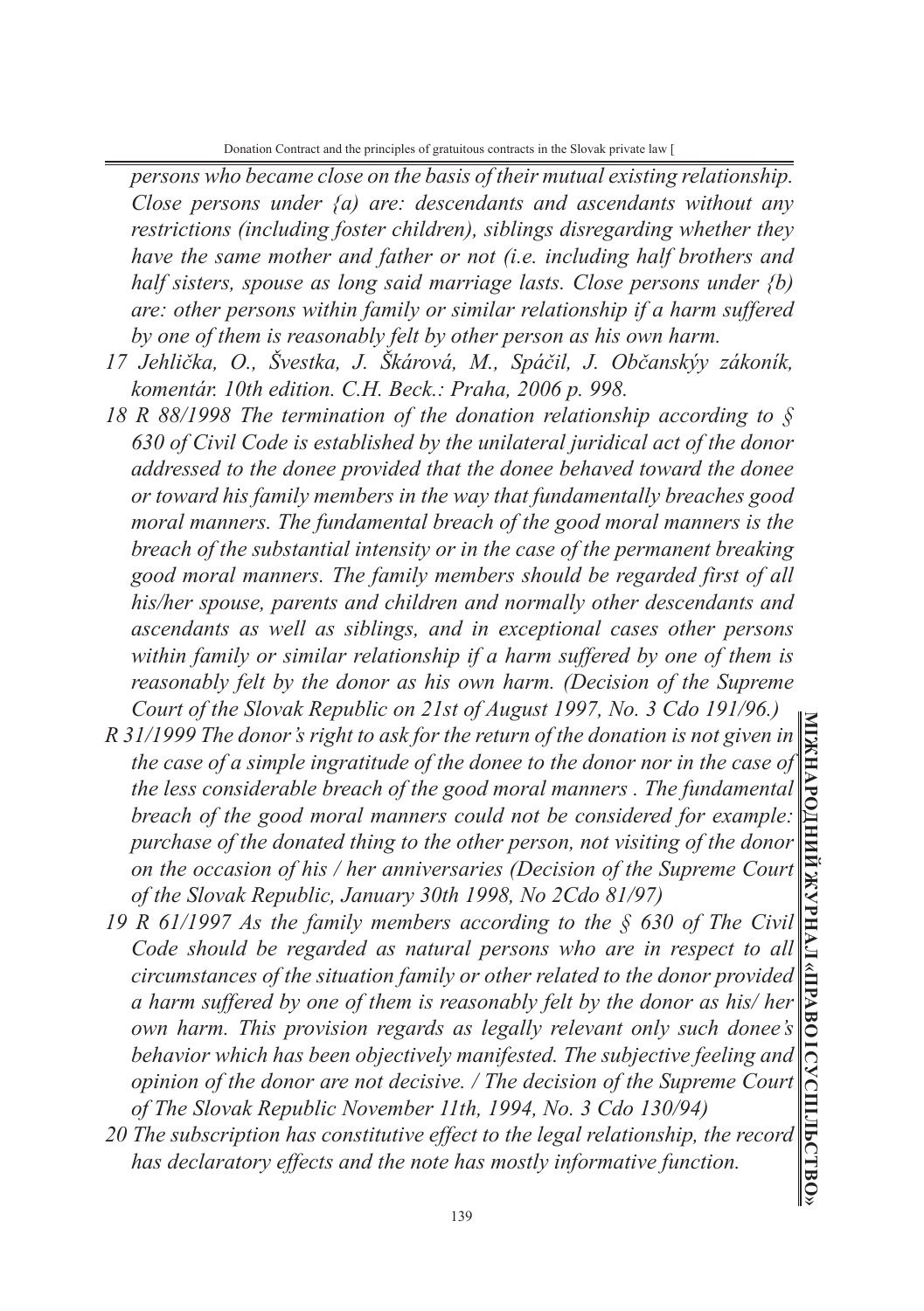- *21 Ficová, S. K nadobudnutiu vlastníckeho práva k nehnuteľnosti v dôsledku vrátanie daru. Justičná revue, Ministry of Justice. Bratislava ,57 2005, No.2, p.173-177.*
- *22 Knappová, M., Švestka, J. et al. Občanské právo hmotné. Vol. II, the 3rd amplified edition. Aspi Publishing: Prague, 2002, p.203, Mikeš, M., Švestka, J.. On basic questions about the return of the donation by the donee. In Právní rozhledy, Praha, 2002, no. 4, p.155-200.*
- *23 R38/1992 In the case of the return of the donation, the donor may pass claim to the dismantlement of the immovable by the defendant provided that the legal conditions for the return of the donation have been fulfilled. The district court in Tabor repelled the action of the plaintiff demanding the assignation of her ownership of the immovable – the plots of land in district B and in district M. The court adjudicated the plaintiff is bound to reimburse proceedings expenditure to defendants. (The decision of the provincial court in Česke Budejovice September 20th 1991 , No5 Co 1095/91).*
- *24 The above cited academics have also presented separate opinion in the interpretation of the term "family members". They tend to interpret meaning of family members restrictively, so that it will include only spouses, children and parents. Their reasoning comes out of the historical interpretation with the reference to the draft of the Act on General Private Law (Civil Code) in 1938. This argument could serve as an impulse for discussion in Slovakia. According to the common law effective in Slovakia till 1950, ingratitude exclusively to the donor could be the legal ground to claim return of the donation.*
- *25 Jurčová, M. Darovacia zmluva návrh právnej úpravy. (Donation contract - draft of the legal regulation) Societas et iurisprudentia. Vol. 4, no. 1, 2016, p. 42-61. Available at http://sei.iuridica.truni.sk/archive/2016/01/ SOCIETAS-ET-IURISPRUDENTIA-2016-01.pdf.*
- *26 Toman, J. Individuálne pracovné právo, Pracovný čas, dovolenka, prekážky v práci a mzda. Friedrich Ebert Stiftung, zastúpenie v SR; Bratislava 2015, p-286-287*
- *27 Toman J. cit supra, p. 287. See also Decent work, Available at http://www. ilo.org/global/topics/decent-work/lang--en/index.htm( retrieved on 30 October 2019).*
- *28 Dolobáč, M. Započítanie vzájomných pohľadávok v pracovnom práve. In Právne nástroje odmeňovania v 21. storočí. Friedrich Ebert Stiftung, zastúpenie v SR, 2017, p.12.*